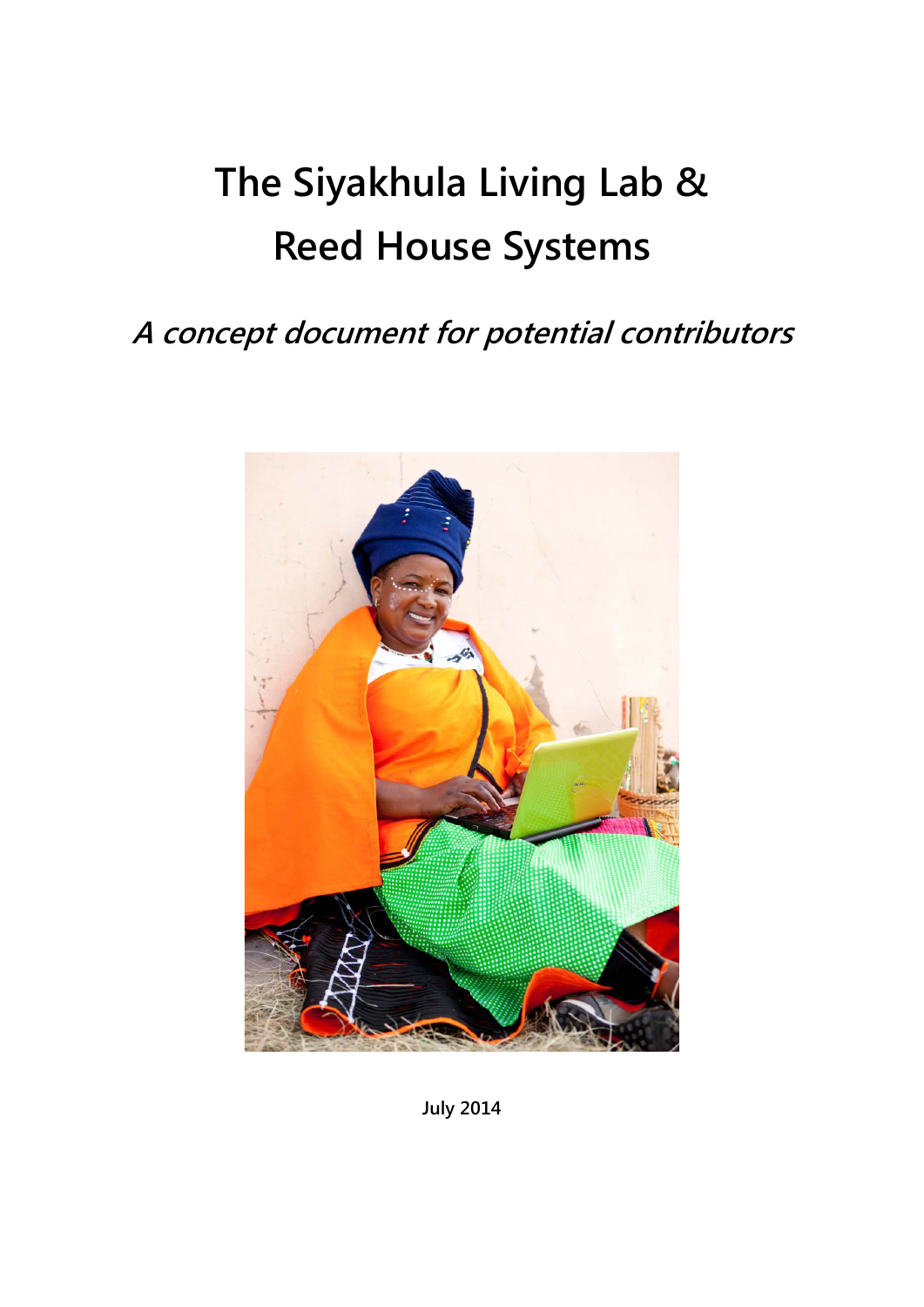This document describes a joint initiative between Rhodes University and the University of Fort Hare, South Africa, to which you or your organization might be in a position to contribute, to help make our planet a better planet, in a small way at least.

You can contribute your time or funds to help with the operations that will diffuse Information and Communication Technology (ICT) in poor segments of society in developing countries and make them part of the emerging knowledge society. In so doing, you will help overcome an important fracture in society.

Or you can involve the organization of which you are part, convincing it to contribute in kind or financially.

If you want to join our journey, please contact us at:

*info@siyakhulaLL.org +27 46 603 8602*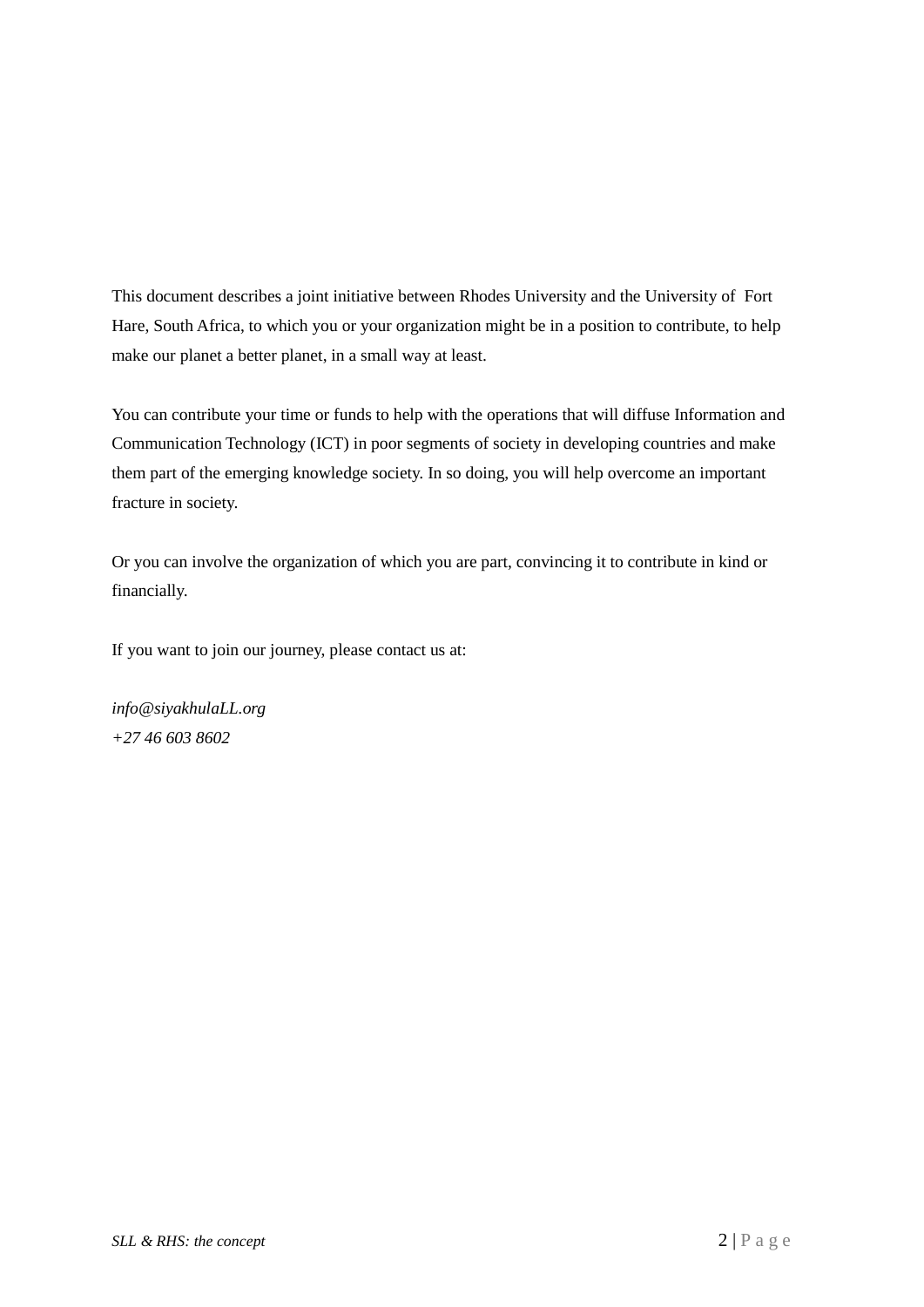## **Contents**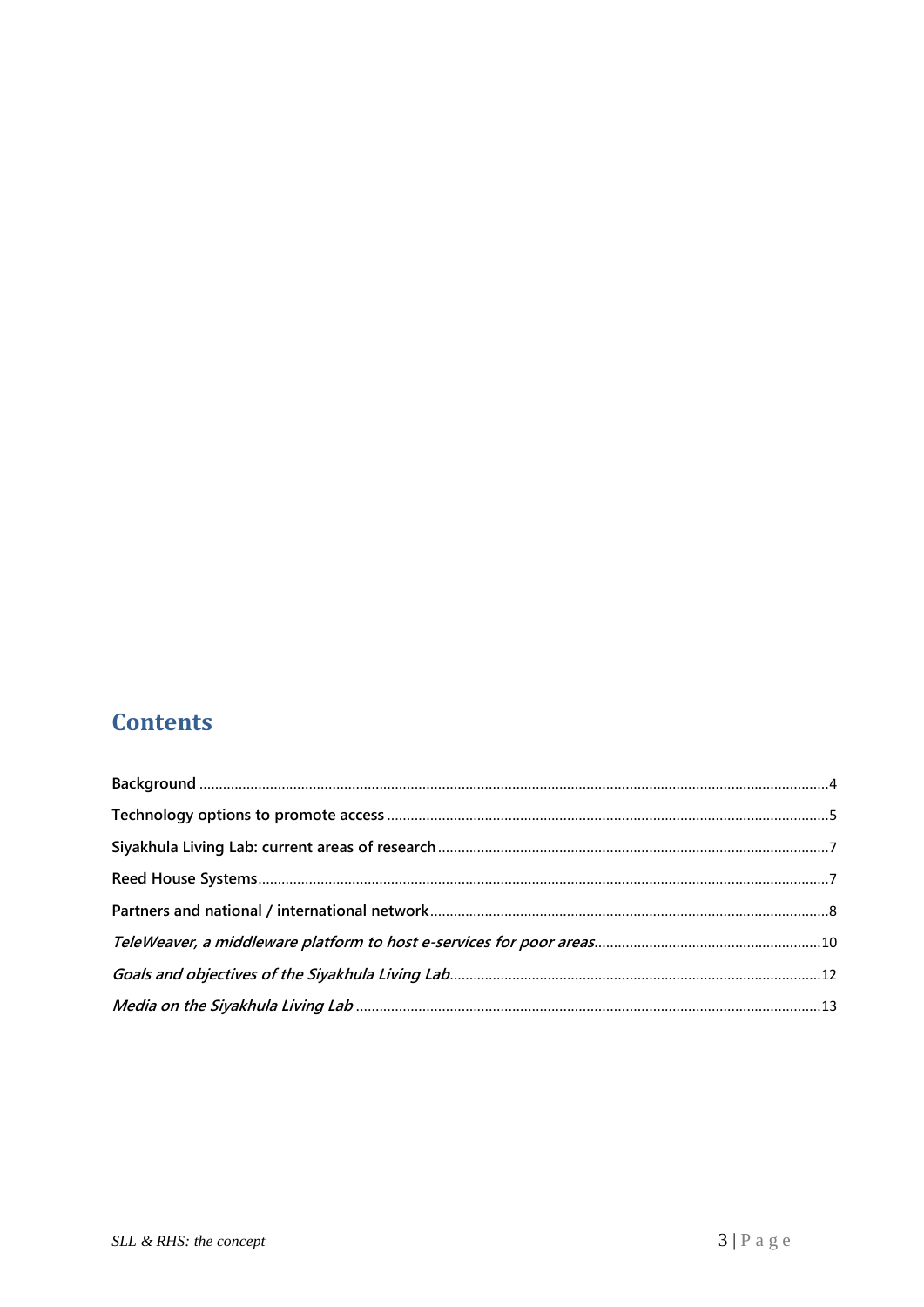### <span id="page-3-0"></span>**Background**

Rhodes and Fort Hare Universities have been focussing on the diffusion of ICT in poor segments of society (rural and peri-urban) for many years, through the two Telkom Centres of Excellence in Telecommunication hosted in their Computer Science departments (www.coe.ru.ac.za; www.coe.ufh.ac.za). The main field test site is located in the Mbhashe municipality, in the vicinity of the Dwesa-Cwebe Nature Reserve, in the rural Eastern Cape Province of South Africa. This initiative, known as the Siyakhula Living Lab (SLL, [www.siyakhulall.org\)](http://www.siyakhulall.org/), is organised along the lines of the emerging Research, Development and Innovation (RDI) *living lab* methodology, whose main underlying principle is *co-creation of solutions with empowered users.* Other departments at the two institutions (Anthropology, Communication, Education, African Languages, Information Systems, Journalism and Media Studies, Sociology) have joined the project, giving it a strong multidisciplinary flavour.

While efficient and meaningful access to the Internet is paramount in our initiative, it should be understood that by 'ICT diffusion' we mean real uptake by poor communities of ICT and its transformative power. In other words, we do not want to create communities who solely *consumes* ICT artefacts produced elsewhere, but aim at promoting the birth and the growth of a culture of ICT *production*, enabling local people, especially the young and the women, to become content and software developers. They will then be able to respond to the real and evolving needs of their communities in a natural manner. This is radically different from diffusing ICT only to provide services to the communities. Naturally, this is a long term goal: but it is used as yardstick for all the decisions we are taking about our deployment. This goal underpins the choice of 'large ICT' - full computers deployments, where it is possible to generate content as opposed to mostly consume it; the use of FOSS (Free and Opens Source Software); the location of the public access centres in schools. (Note that each of these choices, luckily, also improve efficiency in terms of initial capital cost and later maintenance.)

The project has evolved to include a generic service integration platform to support services for rural and peri-urban areas in developing countries, called TeleWeaver. The need to transform into robust industrial products the experimentation in the Siyakhula Living Lab has given origin to a software house, Reed House Systems (RHS, www.reedhousesystems.com), which started its operations in 2010. An important component of TeleWeaver allows billing of the organizations which want their services to be accessible to the poor communities where TeleWeaver is operational. This is an adaptation of the classical Internet model (users do not pay; organizations accessing users do pay) and represents a very promising way to make the installation sustainable. Appendix 1 of this document elaborates on this with a few examples.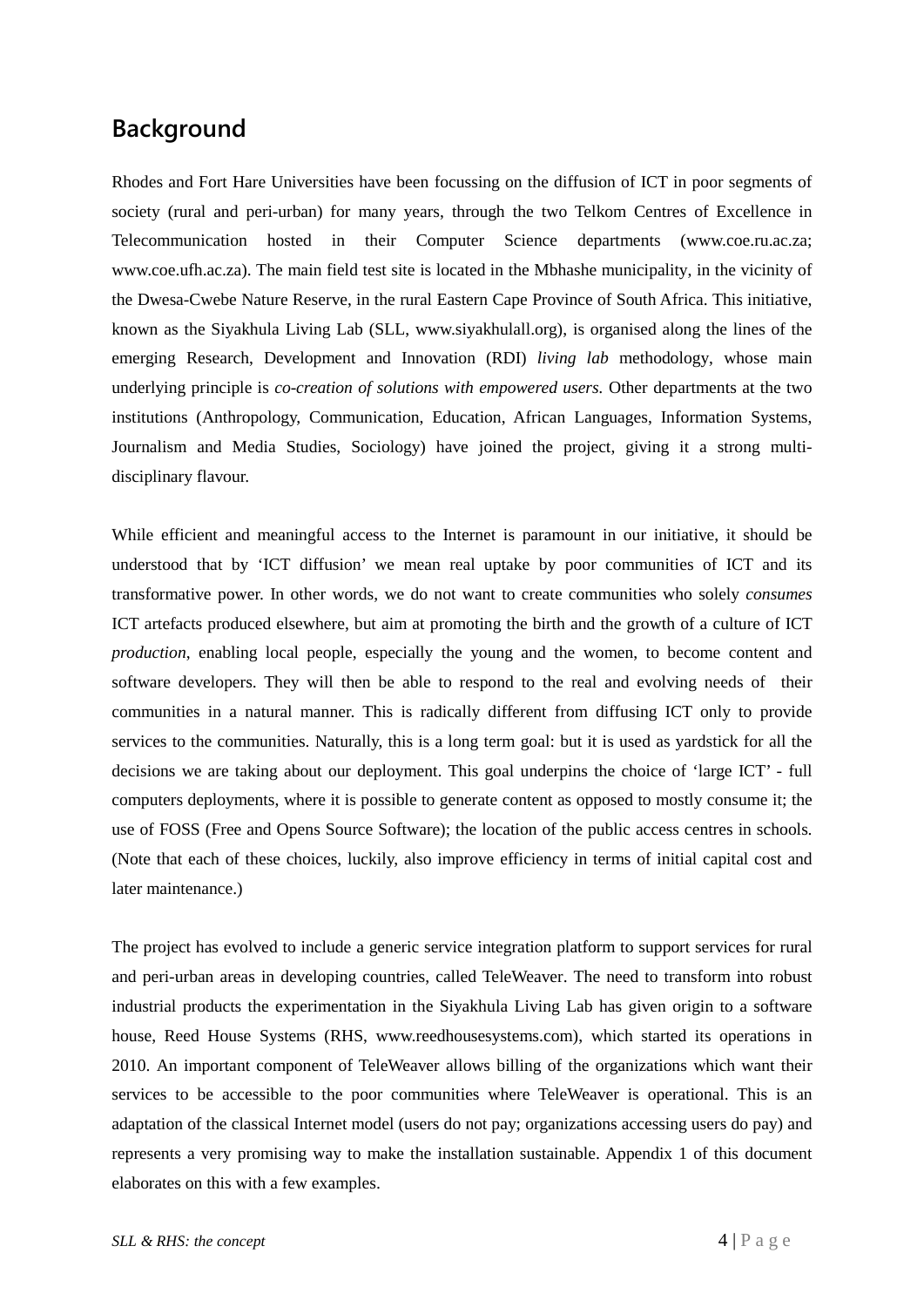SLL, RHS and the two Telkom Centres of Excellence constitute an RDI eco-system, represented in the next diagram.



### <span id="page-4-0"></span>**Technology options to promote access**

We use a technology mix, which we adapt to the circumstances. (This is important, given the rather dynamic field.) At the moment, the blue-print we have is as follow:

#### **Connectivity**

The starting point is the creation of a 'broadband island', i.e. the provision of points-of-presence, typically located in schools, which are connected wirelessly to each other at high speed. For this connection we use fixed and mobile WiMAX, which we find very good and cost effective, but wifi can be an option, as well as other technologies, depending on geography and licensing. Then, one or two of these point-of-presences (which we call DANs, Digital Access Nodes) have a connection to the Internet, to serve the whole broadband island. The nature of the connection to the internet depends on where the broadband island is located. In the main site of SLL, Dwesa, we use a satellite connection, but in Grahamstown, the peri-urban schools are connected to the Internet through the fibre link of Rhodes University. 3G /4G can be considered in other situations. This architecture is the result of an evaluation of bandwidth needs and costs, and not surprisingly reflects the rather standard LAN / WAN structure, which still makes sense in our context, but will evolve when the costs or needs will change.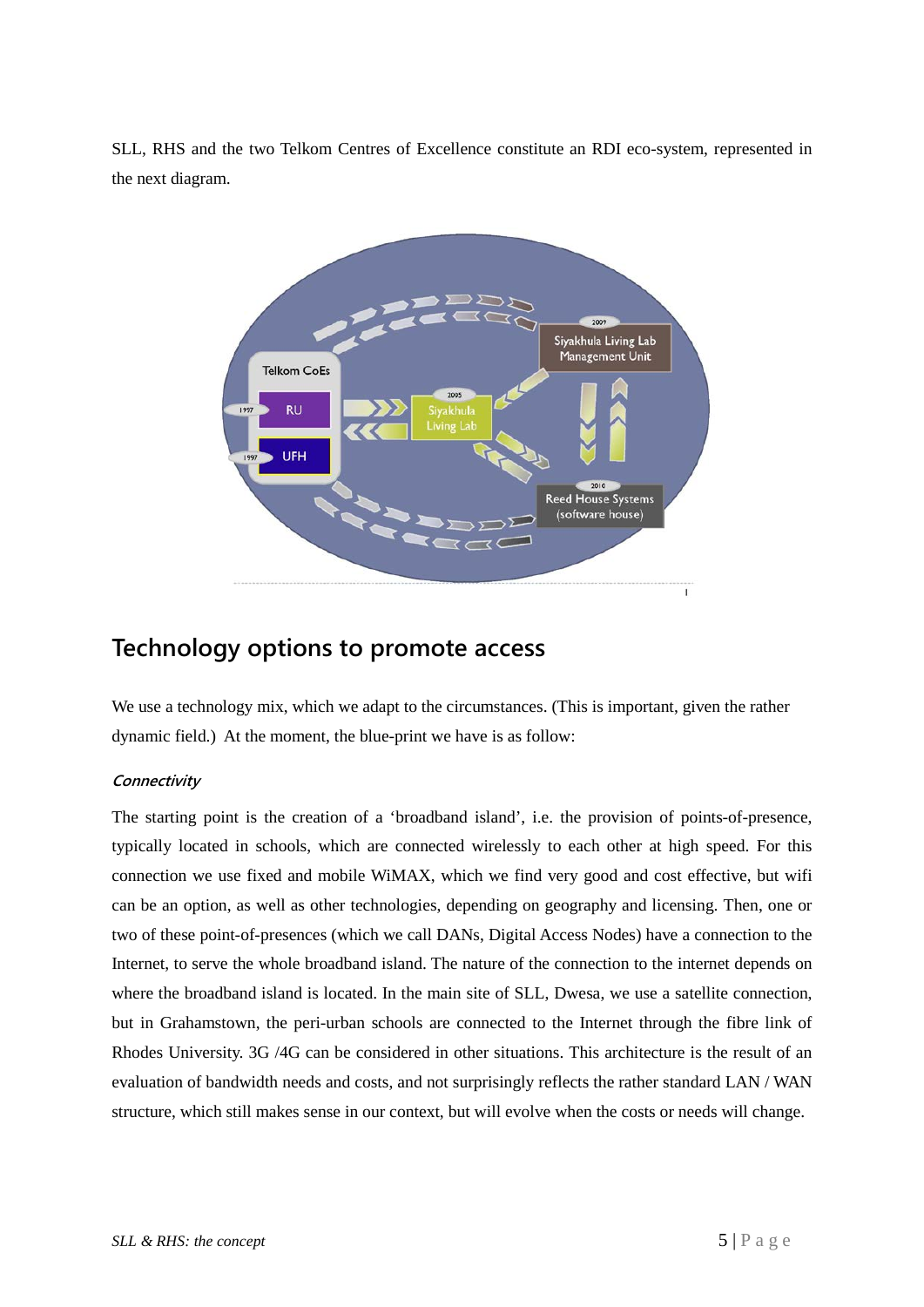The following picture illustrates the network as it is at the Siyakhula Living Lab main site, in the vicinity of the Dwesa/Cwebe nature reserve.



#### **Digital Access Nodes**

Each point-of-presence contains a variable number of user terminals, realized generally as thin clients. Depending on the circumstances, the central server is a single machine or a cluster of a few, less powerful machines. All elements in the DANs can be either new or refurbished. The use of a cluster for the central server allows the deployment of refurbished machines there as well. Edubuntu, of the Linux OS family, is used throughout the deployment. Here below is a picture of the DAN in Ngwane, during a computer literacy session for the pupils in the school.

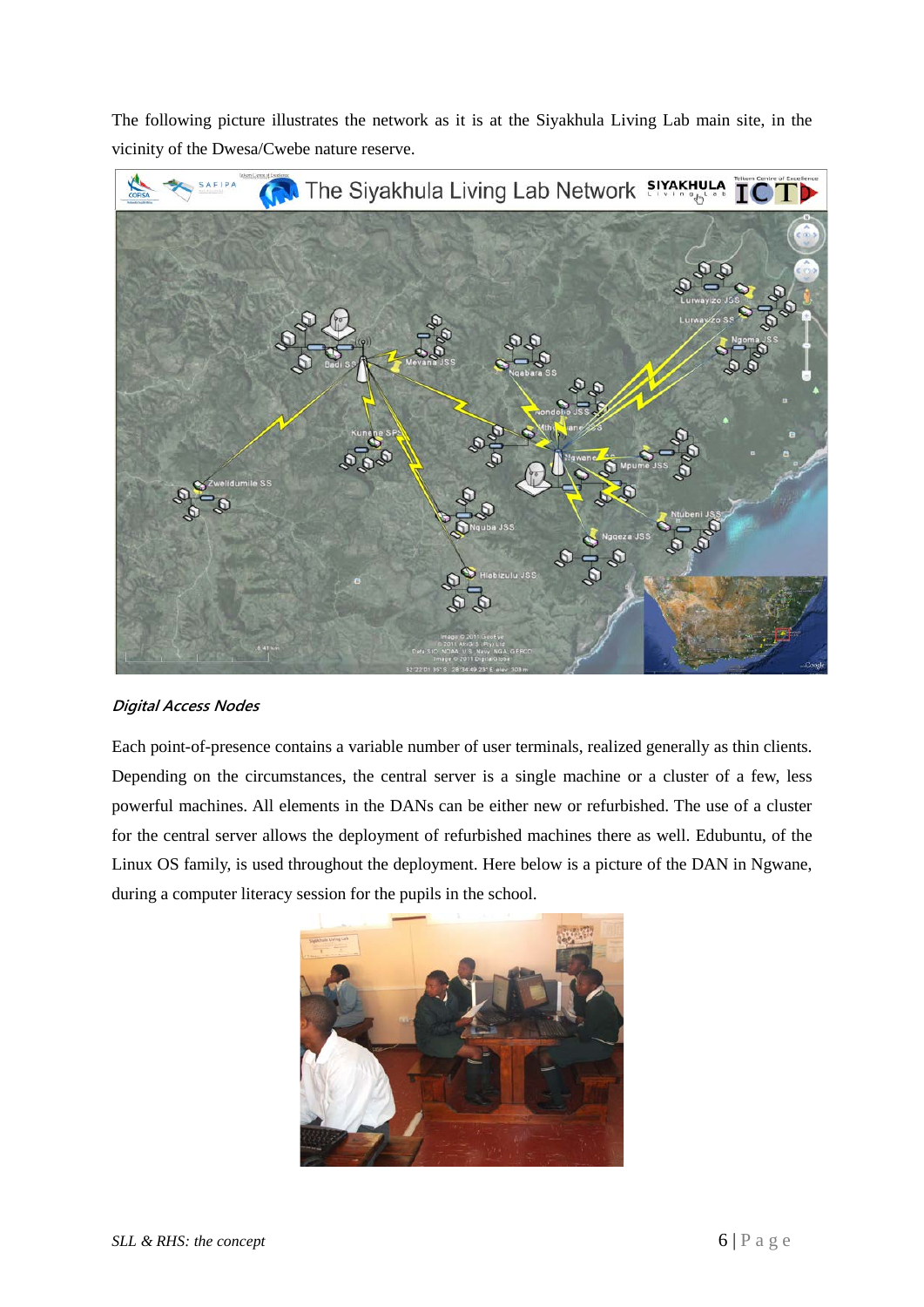While the DANs are located in schools, it should be understood that they are, right from the start, open to the surrounding communities. It should also be noted that the majority of the DANs are currently realized with minimal equipment, given the tight financial constraints under which the project is operating.

### <span id="page-6-0"></span>**Siyakhula Living Lab: current areas of research**

Current study areas in the SLL include:

- Broadband telecommunications network models for rural and peri-urban communities
- eService provisioning for rural and peri-urban communities
- Financial, technical and cultural models for rural and peri-urban ICT initiatives
- Monitoring and evaluation of rural and peri-urban ICT initiatives
- Rural and peri-urban user requirement elicitation
- **ICT** in Education

More detailed information on each of these points, together with some of the literature published on them, can be found at http://www.siyakhulall.org/?q=activities. Goals and objectives of the Siyakhula Living Lab can be found in the Appendix 2 of this document.

## <span id="page-6-1"></span>**Reed House Systems**

After a good start in 2010, thanks to a generous, two-year grant from the South Africa-Finland Knowledge Partnership on ICT programme (SAFIPA; http://www.csir.co.za/enews/2007\_dec/ic\_04.html), Reed House Systems has been recently downsized for lack of financial support. The most natural partner, the Government, has up to now failed to provide grants or contracts towards the deployment of cost effective access points, connectivity to the Internet, and e-services to reach SA poor communities. We think that this situation is temporary

The main innovation / product is TeleWeaver, briefly illustrated in Appendix 1. A video presenting the core ideas of TeleWeaver is available on YouTube at the URL specified in Appendix 3 (item 5).

We are confident that Reed House Systems can soon restart its work fully and grow, with your contribution among others.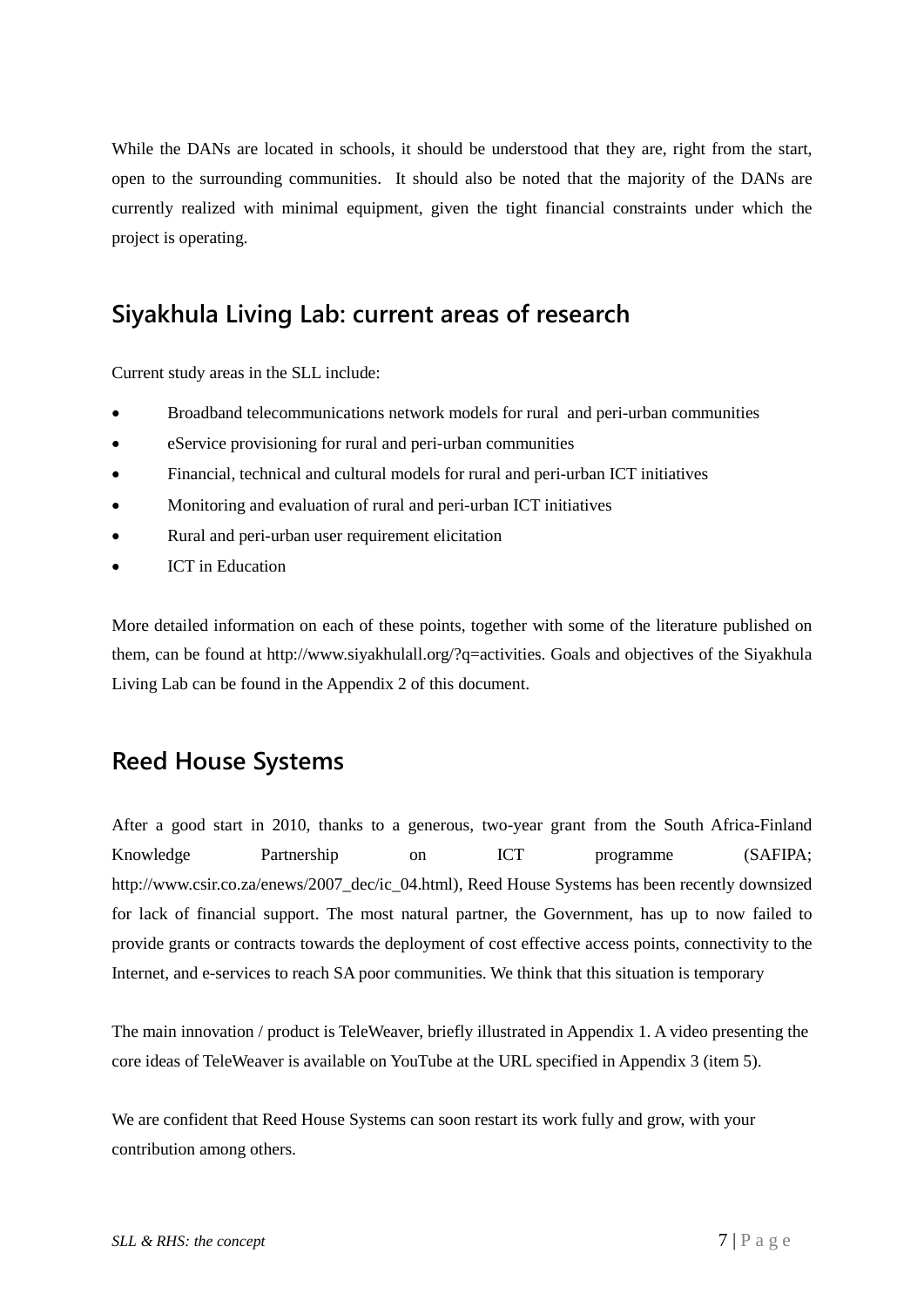## <span id="page-7-0"></span>**Current partners and national / international network**

- Telkom Centres of Excellence (CoE) at the Universities of Fort Hare and Rhodes. The private sector funders of the Centres include Telkom, Saab Grintek, Tellabs/CORIANT, Easttel, Khula Technologies, and GENBAND
- Technology and Human Resources for Industry Programme (THRIP) of the Department of Trade and Industry of South Africa
- Eastern Cape e-Skills CoLab: ICT for Rural Development (part of the Ikamva National eSkills Institute (iNeSI))
- Eastern Cape Office of the Premier
- Eastern Cape Socio Economic Consultative Council (ECSECC)
- East London Science and Technology Park
- Eastern Cape Information Technology Initiative (ECITI)
- SEDA Nelson Mandela Bay ICT Incubator
- Department of Science and Technology of South Africa
- Department of Rural Development and Land Reform of South Africa
- State Information Technology Agency of South Africa (SITA)
- Universal Service Access Agency of South Africa (USAASA)
- Department of Telecommunications and Postal Services of South Africa
- Department of Communications of South Africa
- National Treasury of South Africa
- Meraka Institute
- Living Lab of Southern Africa (LLiSA)
- University of Namibia (UNAM)
- Polytechnic of Namibia
- National University of Lesotho
- Fondazione Bruno Kessler (FBK), Trento, Italy
- Sankt Augustin's Fraunhofer FOKUS, in Germany
- Universita' dell'Insubria, Como, Italy
- University of Western Sydney, Australia
- Dalhousie University, Halifax, Canada
- European Network of Living Lab (ENoLL)

Over the years, the SLL has received attention from the media and important visitors. Special mention should be made of the former Minister of the Department of Science and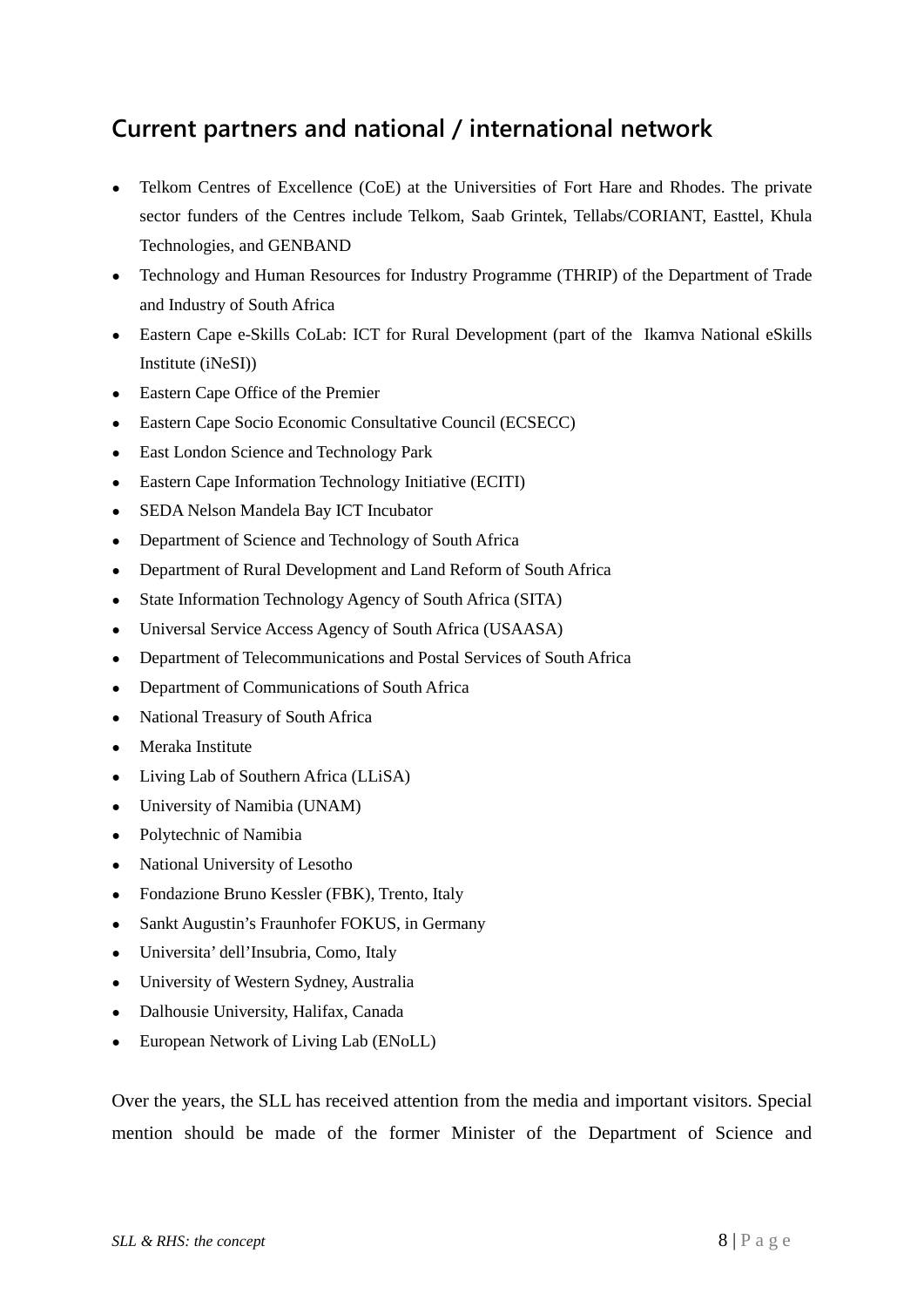Technology, Mr Derek Hanekom, and the Deputy Minister of the the Department of Communications, Ms Stella Ndabeni-Abrahams, as illustrated in the following pictures.



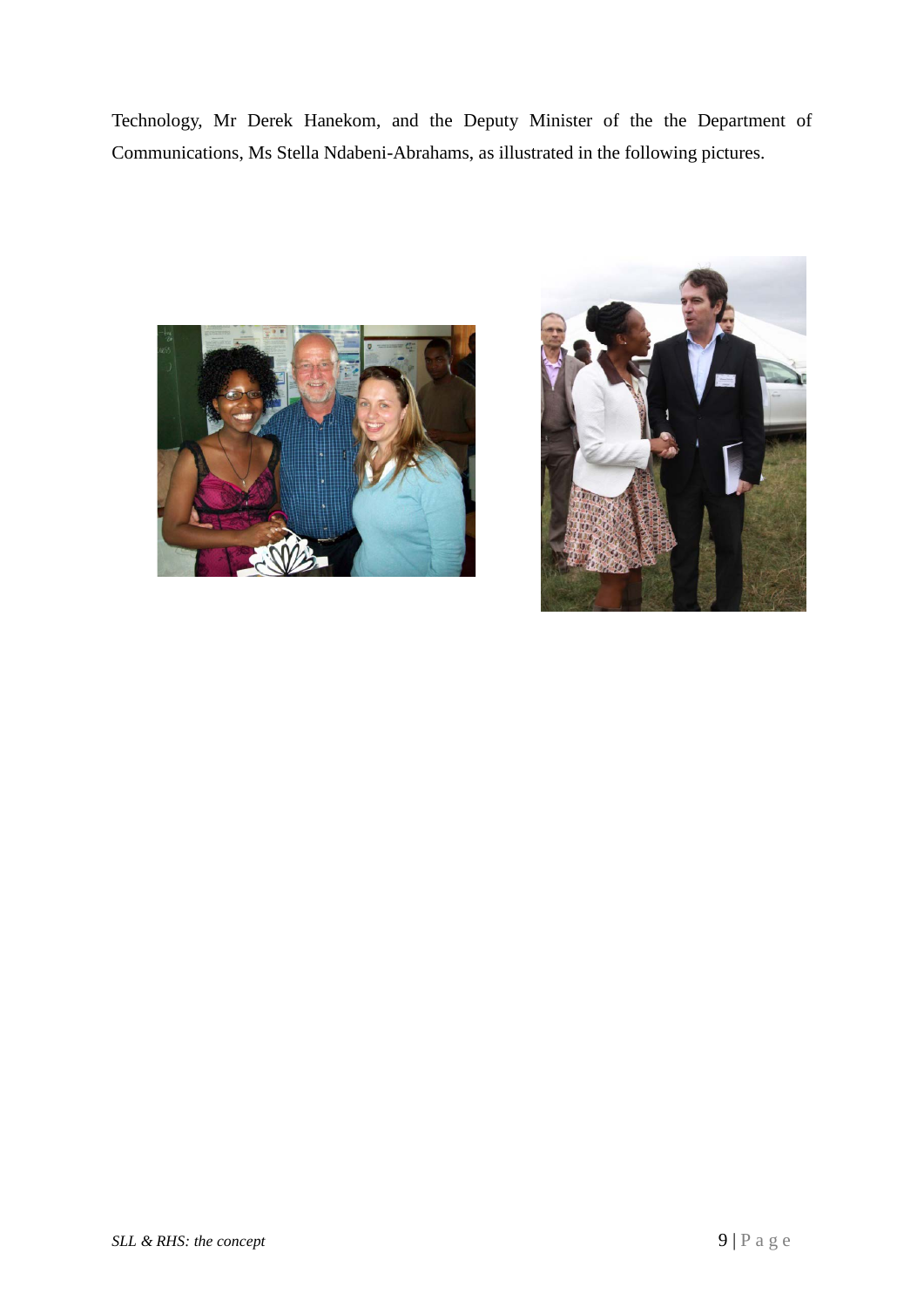## <span id="page-9-0"></span>**Appendix 1 TeleWeaver, a middleware platform to host e-services for poor areas**

TeleWeaver is the core product of Reed House Systems, and is a middleware platform on which various services are deployed. Services in the platform can be accessed either via fixed end-points such as PCs in Digital Access Nodes (DANs, an evolution of the old 'telecenters') or in homes, of via mobile handsets, of whatever technology and generation (from 2G to 4G). Applications can range from e-commerce support to sell local products and services (from beading to micro-tourism); to support for generating a Curriculum Vitae in response to a job advertisement, possibly found through another service in TeleWeaver - the Career service; to support of interaction with governmental entities at various level (ID requests and tracking or child grants from the Department of Home Affairs, for example); to support for surveys in the community; to support for pre-paid services. (The applications listed are just a small subset: the idea is to have tens and then hundreds of services over time.)

Each application running in TeleWeaver will be in general a source of revenue, either from the local users (for example, preparation of a CV) or, more importantly at first, from an entity outside the community (for example a buyer of online goods and services from the community; or a department such as Department of Home Affairs, which might want to pay to reduce the presence of physical offices for the operations made possible by TeleWeaver). The revenue per single application will not be large: but the sum of the revenues have the potential to be substantial. This, by the way, is the reason for the name, TeleWeaver: revenue streams are 'woven' together until they become important and are able to support the ICT infrastructure, exactly as reeds are woven together to make artifacts much stronger than any single reed.

The system will be offered to various levels of government, such as municipalities, provincial or national departments. These clients will pick up the costs upfront and then will activate the attached revenue streams that will first allow them to eliminate the running costs of the installation and, later, if successful, recoup the initial outlay. The system on offer will be either just the software product (Teleweaver) or, better, the full turn-key solution, including hardware for the DANs, connectivity and training.

The reason for government to buy the product (especially the turn-key solution) should be the realization, now well documented, that appropriate and working access to ICTs is essential for any economic activity and quality of life improvement. It should also be stressed that normal ICT solution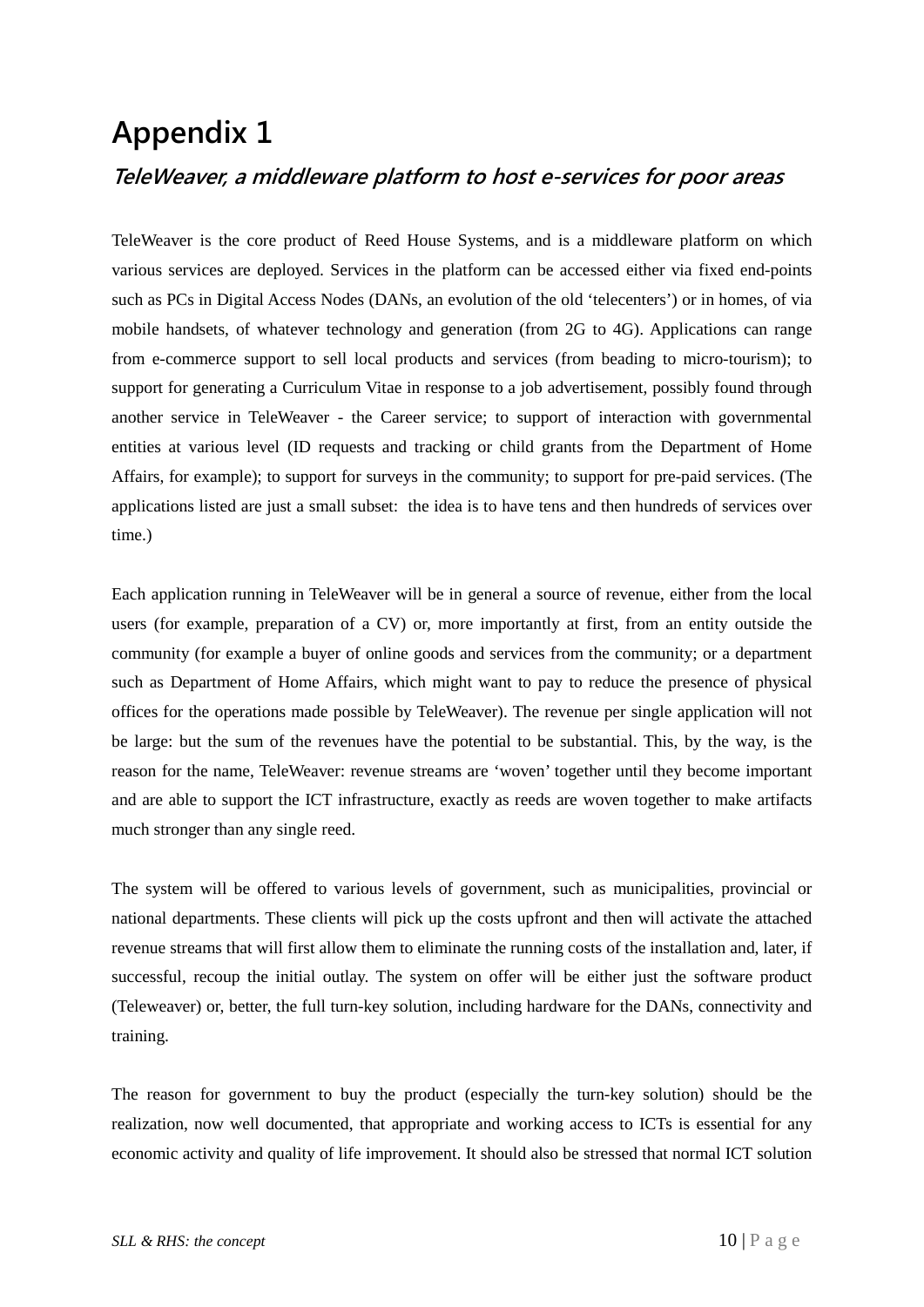providers target a complete different market and do not have, by and large, appropriate and localized solutions for the

market targeted by Reed House Systems. Signs are showing that Governments are now aware of this and the next few years will see this specific market open up. TeleWeaver is being developed especially to respond in an appropriate manner to the growing awareness of the important role of ICT in development.

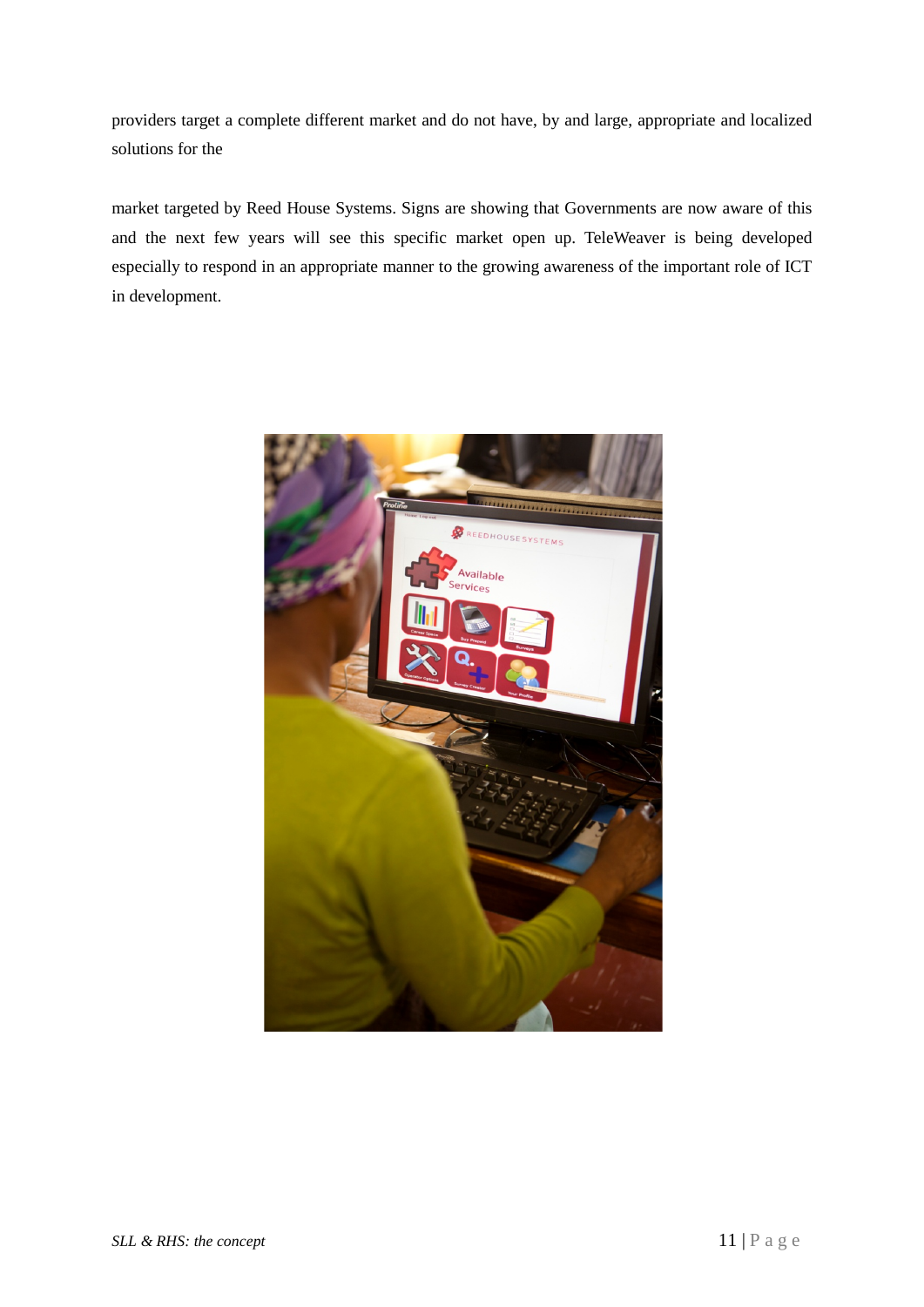## **Appendix 2**

## <span id="page-11-0"></span>**Goals and objectives of the Siyakhula Living Lab (SLL)**

### **SHORT-TERM : BUILD DIRECT BENEFITS**

- Development of an effective, low maintenance service-oriented network infrastructure
- Learner and adult training in computer use, promoting the emergence of local training champions
- Offer new services to the community that can directly save costs and support local economic activity, both on fixed and mobile terminals. SLL supports local businesses (art and craft production, Bed and Breakfast and other micro-tourism activities etc.) through a platform, that is being expanded to encompass a variety of other e-services (e-learning, e-health, e-governance etc.)
- Involve researchers in real life research work, reflected by the research output

## **MEDIUM-TERM: NETWORK THE COMMUNITY AND BUILD A BRIDGE TO THE KNOWLEDGE SOCIETY**

- Bringing the telecommunications network into community homes demonstrate benefits and speed up adoption, including M-Commerce
- Start an ICT solution provider, Reed House Systems (www.reedhousesystems.com), that could industrialize the software prototypes developed in the Siyakhula Living Lab
- Offer effective entry into a networked and 'research-primed' marginalized community to government department, companies (large or small) and NGOs wanting to develop new process or products for marginalized communities
- Developing a scalable, standardized model for similar areas in Africa and other developing countries

### **LONG-TERM: ACTIVATE FULL PARTICIPATION IN THE KNOWLEDGE SOCIETY**

- Most community households networked and active in the knowledge society
- The involvement of the community as innovators and content generators reaches maturity
- The model is replicated on a large scale in other marginalized areas in Southern Africa, Africa and generally the developing world.